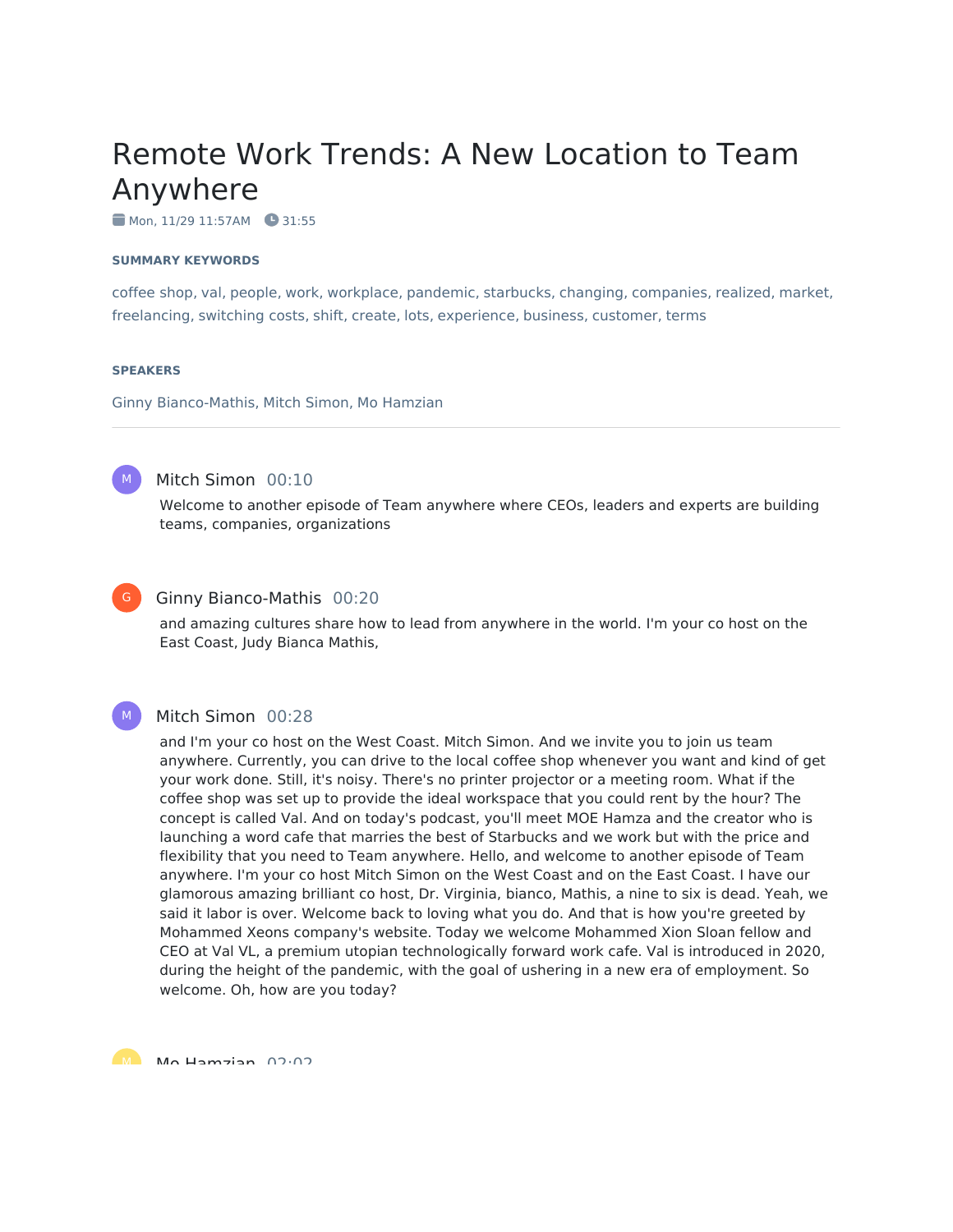

 $G$ 

 $M_{\odot}$ 

#### Mo Hamzian 02:02

I'm brilliant. After that introduction, I'm sitting upright, I'm excited to go. And what a great, what a great way to start. So I'm really happy to be here and taking part in this conversation.

Ginny Bianco-Mathis 02:13 Fabulous.

# Mitch Simon 02:14

Okay, so so we can learn more about you just give us your experience, we know that you're an entrepreneur, so if you could bring us through your first or second, big achievements?

### Mo Hamzian 02:24

Well, well, first of all, entrepreneurship is one of the least glamorous things you can do. So don't let the room was for you. I, I came to the US about five years ago. And, you know, I, I realized very quickly that the friction in the US is far less than anywhere else in the world. And us the way it's designed, it's almost if things were in binary, and you were a scientist, almost everything would be a yes, until proven negative. Whereas you go to some other parts of the world, it's it's the inverse, where everything is a no until proven a yes, thereby creating an enormous amounts of friction. So number one, I feel as entrepreneurs go, and as our cohort go on, being in the US is just a terrific place to start a business. And number two, about two years ago, I was you know, working in coffee shops, and very, very soon realized that I've been spending lots of money in coffee shops over the last 20 years. And, and, and I felt a great degree of honesty, shame and guilt and inadequacy, that I didn't have an expensive office. And, and and soon, actually moving forward, fast forward, we realize actually, lots of other people feel the same way. But having realized that my home is just not good enough. And I don't have a very expensive office. And I spend an enormous amount of time in coffee shops. Although the coffees grades and pastries are good. The workplace is just it's almost like being in a 1960s Russian plane, you might get from A to B but it's just a rough ride. And so, so I said, You know what this coffee shop experience just needs to be upgraded. And being the entrepreneur that I am, I realized I could do something about it. I realized I would be forsaken, unless I did something about it. And thereafter, I wasn't able to sleep until I started doing something about it and a business was born. And honestly, in terms of your question, what are my greatest achievements? I live for today? My balance sheet is bad what I've achieved today and what happened in the past is exactly that. So my greatest achievement is yet to come. That's my arms. Yeah, that's great.

# $\mathsf{G}^-$

#### Ginny Bianco-Mathis 04:43

Wow, we're emulous lessons in there.



#### Mitch Simon 04:46

So what I'm wondering is, you started so is it Val? Is it Is that how we propounce it?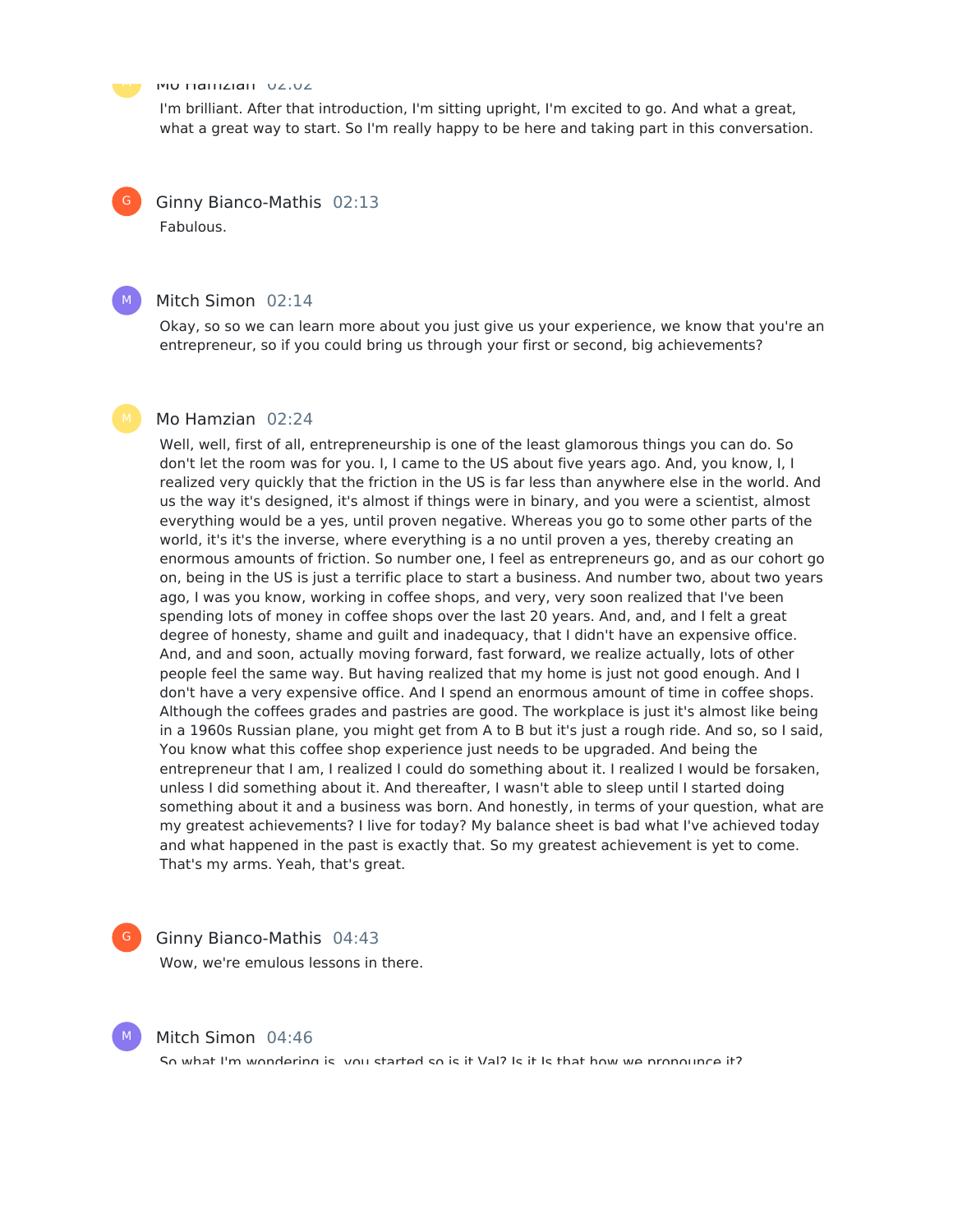# Mo Hamzian 04:52

It is it is Val and the name derives. We you know naming a business is almost like naming a child and it took me three weeks to name my daughter by the way. She was born. And she didn't have a name for the first three weeks of her life. She was called Lola. That's not her name at the moment. But I do love the name Lola. But naming a business is a very sacred experience because it has to be congruent with its identity, its positioning, its customer base demographic. So well, and I'm sure we'll talk more and more about it comes from this idea of velocity, whereby all human beings, particularly in the workplace, are looking for speed, direction and trajectory. And we wanted a name that was almost fictional, that could be a noun or an adjective could cross barriers quite quite easily. And for the domain to be available. Sadly, val.com was with a price tag of \$750,000. I kid you not. We, we couldn't buy it. No one else can. That's the good, that's the upside. So we settled on the domain, my vowel but the brand name is Val VO.

# Mitch Simon 05:59

 $M_{\odot}$ 

Okay, so my next question is, I'm really curious. Is, was Val conceived, conceived, we're talking about babies received as an idea before there even was a pandemic, or was dealt with develop kind of come into the world, as you saw the pandemic happening? And you said, Oh, my gosh, do I have a great idea?

#### Mo Hamzian 06:24

I think the answer to that would be during the pandemic. And I one of those things that are really important to me is, first of all, ideas are cheap, I come from a school that everyone has a good idea, and like everyone has a good book in them, it's the same thing, everyone has a good idea. It's about turning an idea into concept into execution, and then thereby rolling out that opportunity. And there are major gaps and bridges that you have to build. So the idea was definitely conceived, around or just before the pandemic, but in terms of developing it into a concept. The other thing that's important is almost a fundamental to good execution is timing. The workplace is changing, it is a whole wholesale shift, which is now making everything legitimate of us considering a difference in social contract when it comes to work. And that would have been impossible five years ago, simply because human beings are a creature of habit. And switching costs are real, we don't like doing anything new because we're, we're either afraid or we just the risk is too high, whatever it may be. So given that this collective shift was in place, and the workplace is changing, it lends itself very well to this idea that the coffee shop is no longer fit for purpose. Maybe the coffee shop was fit for purpose nine years ago, for workplace because it was an ad hoc environment. But now, the coffee shop is a real place whereby people have been doing work. So it was born during the pandemic, we became very effective June and Pandemic within a month or two of thinking of the idea and start conceptualizing I realized solopreneurs are never going to succeed. Statistics are not on our side to be a solopreneur you need to be part of a team. I my co founder Jack, who's also our CEO lives on the same area island that I do his kid goes to my daughter's school and I said Jack he was in financial management and wealth manager very successful guy said Jack How about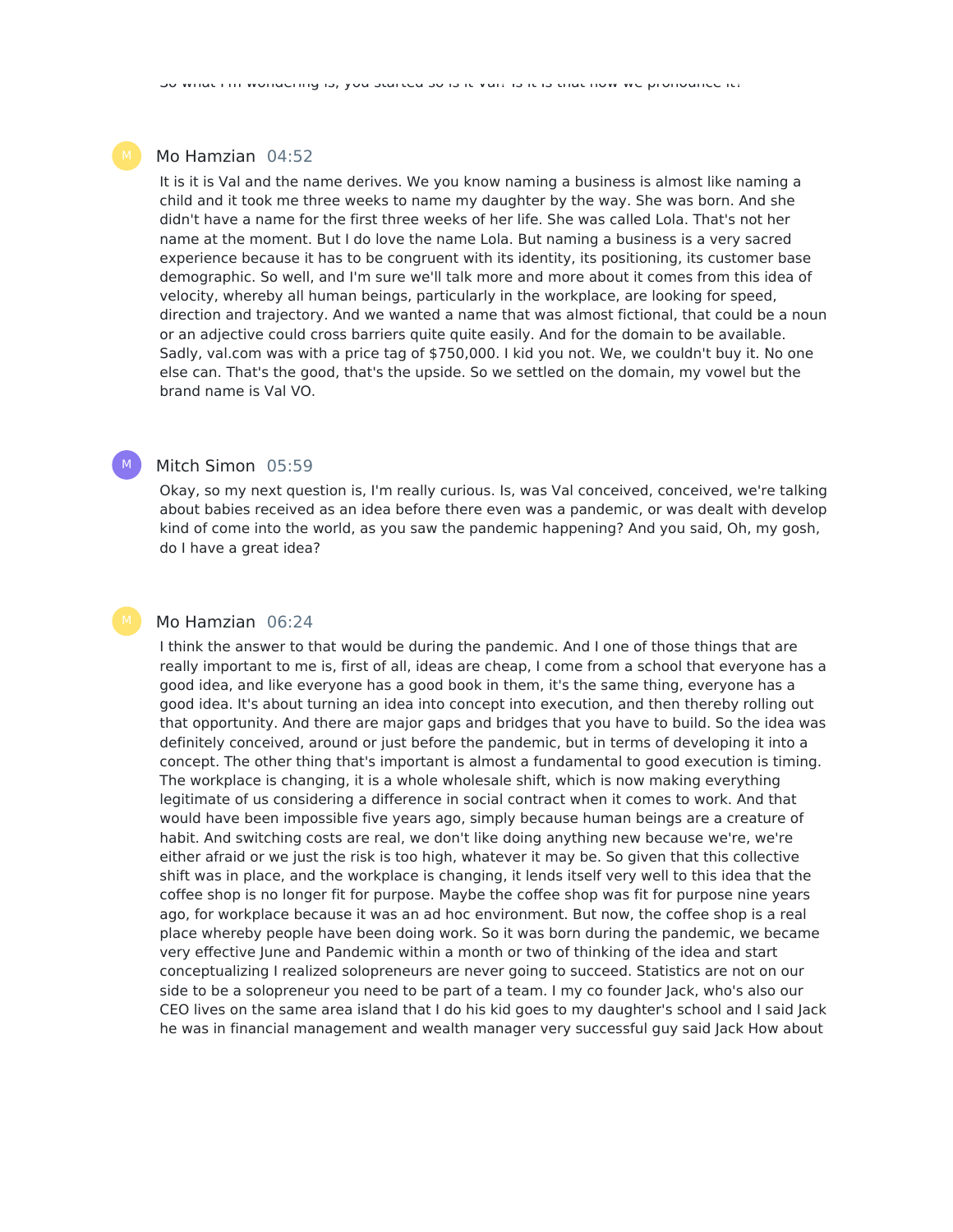you stop selling money on coming some sort of coffee instead? And and I thought he was having a midlife crisis? Because he said yes. And yes, he was. And the rest of this is that that was a maybe a year and five months ago, and we've been doing this together ever since.

# Mitch Simon 08:42

M

 $M_{\odot}$ 

G

Alright, so before we get into what the heck is a premium utopian technologically forward work cafe, you you, you say that the pandemic has changed the way that will work forever. How has the pandemic changed the way we'll work forever?

# Mo Hamzian 08:57

Well, let me let me start off by being a bit humorous. That's okay. switching costs. I'm from the from England, obviously. But there's a statistics just now about five years old. So you might have lots of people writing comments saying no, your guess was wrong. But five years ago, this fact was true. whereby you're twice more likely to get divorced, leave your husband or wife in England than you are to change bank accounts. Simply because switching costs are so high consumer switching costs are so high. So when there's a catalyst in the environment,

#### Mitch Simon 09:30

is that funny or not funny? I'm trying to figure this out. Right, you know, you tried funny. No, that was sad. Right?

#### Mo Hamzian 09:39

Sorry. Yeah. Finally sad. Yeah. But it is true in terms of streaming costs. And you know, you look at 2008 2010 when the world went into this major kind of crises and shock because of the of the financial crisis, and count how many unicorn startups are graduates of the US Don't turn, it's uncanny. And it's the same thing. Now there's a major disruption in the workplace whereby I no longer have to go to work, big or commute to work to do good quality work, my employer is recognized that I recognize that we've now have a new contract together, which says, Actually, I can work from wherever I want, if you're okay with it, and major employers are getting on board. So this idea of the commute is changing. And if kind of people like Malcolm Gladwell, anyone to go by the therefore geography is changing. People are now saying, Zoom towns are being born, where they're saying, Well, I live in a secondary market or a tertiary market. And I work remotely. So why not? Why don't I live by the beach, for instance? So that Jewish shift is is coming. During

#### Ginny Bianco-Mathis 10:49

mainly, I just have to your phrase, the phrases you're using are priceless. I love you said zoom zones are are changing. Incredible. Yeah. Zoom towns. What some town Do you live in?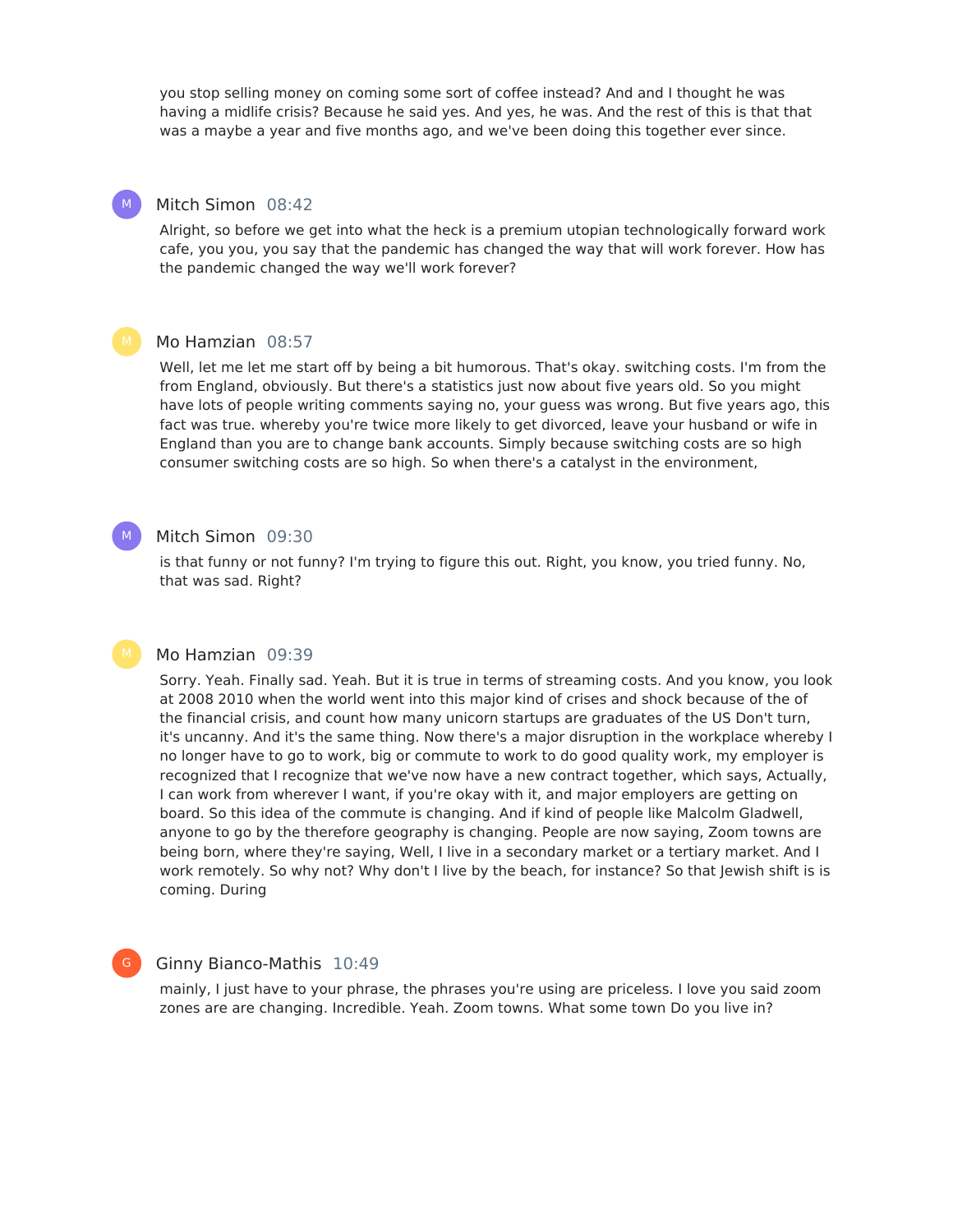#### Mitch Simon 11:05

Well, He lives on an island, Jeannie. Yes.



Ginny Bianco-Mathis 11:11

Marvelous pictures as you talk. Thanks.

#### Mo Hamzian 11:13

Thank you. Well, I mean, that is exactly right. I live in a town with maybe 10,000 people. And only today and only possibly in this country, and only possibly in this era. Could my co founder and I create a company whereby everyone we employ is remote. I mean, I don't see Jack every day I see Eph, I seen five or six times on Zoom, but I see him maybe every other day school drop off and everyone else was part of us, we're now almost 30 people, including the investors, the advisors, the people on board. No one lives near each other. And we make it work. Because we've created a culture around it, we've created remote culture. And when you're not alone, it's difficult to be a black sheep. When you're not alone, and everyone else is in the same boat, collectively, I'm doing the same thing or thinking about the same thing that is legitimate. Now, you're actually saying you know what, it's okay. It's no longer a taboo. It's okay, for instance, to be a freelancer maybe nine years ago, 10 years ago, you might have kind of whispered it to your uncle saying, I'm freelancing because you know, you were he doesn't have a job, she doesn't have a job. But today Upwork has legitimized freelancing whereby it's okay actually to do that as a lifestyle. And people are thriving because of it. Permission has been given. Exactly right.



# Mitch Simon 12:35

So why do you say that you open on your website at my vale.com? Why do you say the nine to six is dead? With what's what's behind all that?

#### Mo Hamzian 12:45

Well, the nine to five is been dead for a while, and that lots of Dolly Parton has sung songs about it's been true for a very long time. We think the 96 is kind of shifted slightly, and it talks about a different conversation. But you know, I'll just regress for a few minutes and tell you why we have a conversation about it to start off with and we realized very early on, what's our identity? Who do we want to be as a brand? Are we a coffee shop? Are we selling technology? Are we selling space? What exactly are we selling because time and money is finite, we have to go and invest in that vertical, whatever we're selling. So we realized very quickly, as a team that actually we want to sell experience very much like GoPro sells experience Disney so experience Nike sir experience. So that became very important for us. And experience requires a brand requires an identity requires it to be emotional and engaging. So building a narrative, which was sincere and topical became a quest for us because we wanted to, we wanted to galvanize the customer. And we say the nine to six, the way, the way we work and have worked, since the Industrial Revolution, may no longer be fit and the internet but 30 years ago,

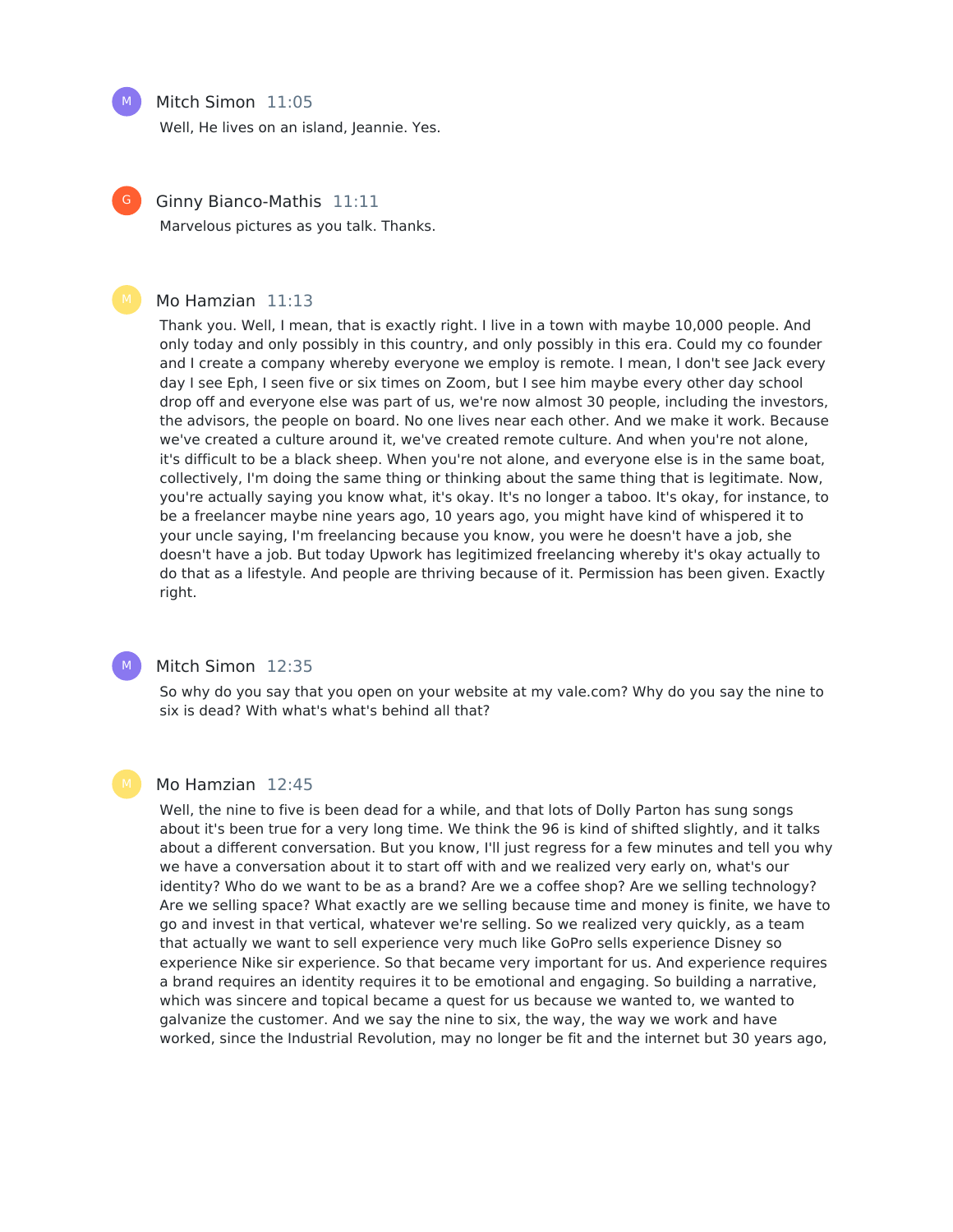shifted that companies like we were came along and shifted that again by saying to moe, it's okay not to have a lease because you have a subscription to the work. And actually, you're perfectly fine to do that. And now it's we're talking about flexible, hybrid. And, and because of that, we need a new kind of work environment and work ethos. And sometimes it's important to fall in love with work again. And labor is the antithesis of that. Trudging through things is not is not good for innovation. And that's just the mindset. So us tapping into that is to say, you know, the past is dead. Long live the future. We're trying to be one of those startups that are Schritt that's, that's really the conversation we're trying to start. Okay, great.

# Mitch Simon 14:59

 $M_{\odot}$ 

Tell us what is Val? And how did you come up with the idea?

#### Mo Hamzian 15:06

Well, Val, if you and I met in an elevator, this is what I will tell you. Okay, I would say, I would say if Starbucks was mum, and we work was Dad, and they decided to have a kid, we would be that kid. What does that mean? Well, notice I said Starbucks is mum, the matriarch, which means we're definitely a coffee shop, and we're not a co working. So val is, in simple terms, a word cafe, something that's local to you hyperlocal. In fact, within 1015 minutes of where you live, behaves very much like a coffee shop. But is is a workplace whereby you can still be a transactional user, you don't have to be a subscriber or a member, anyone can come in just like it to a coffee shop, you can reserve seats in advance, you can get flex, flexible privacy. In advanced, we have the latest technology, latest equipment, we have thought about how you work, whether you're on a zoom call, or a phone call, or thinkspace. Or actually, you just want to be in a meeting with someone else. So we've started thinking about the modes of work and build equipment around it and pricing around it in a coffee shop setting. To really just upgrade the idea that coffee shop. And we are we are complementing your home, we're not trying to disrupt your home place, because val is not cheap. At some point, we are too expensive. If you want to spend seven, eight hours in Val, it might cost you \$100. And thereafter, you might be better off having a subscription to a co working. But if you're the kind of customer who goes to a coffee shop for four times a week, spending an hour and a half every time you go spending 10 \$12 Every time you go, well, then there is real No, there's really no choice. If we are local to you, you can reserve a pod or a seat in advance, you have secure Wi Fi dedicated space, you have equipment that you know, we have seats that cost \$5,000 Just for one seat, that you can sit in it with wireless charging, acoustic value. Land network, so all those things are in place. Why? Why would you go anywhere else, when you can travel the same distance, spend the same sort of money and go to a coffee shop that is flexible and designed for you to do some quality work. So we're saying don't don't travel any further don't necessarily spend any more than you go to a coffee shop. We want to create this repeatable experience whereby we can we can be in lots of places very, very quickly. So that's what we know.

#### G

# Ginny Bianco-Mathis 17:47

Just to comment and what you've created is choice on and that's what the whole hybrid and virtual and why people are happier. They're redefining what work means for me, you know, I can go to Val on Tuesdays and Thursdays. go to Starbucks for I just love it right? I can create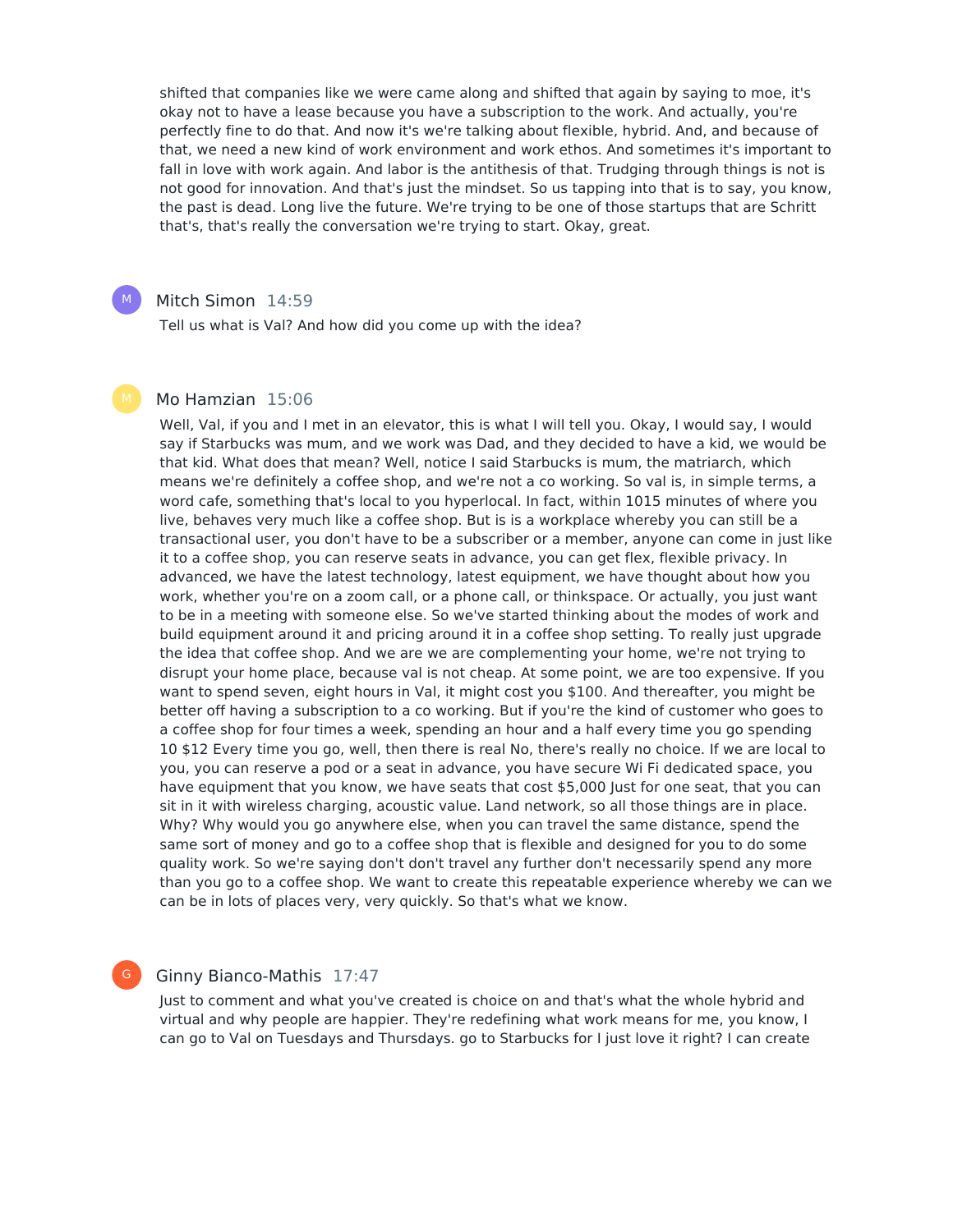this mural of here's what it means. Here's what works mean for me this week.

# Mo Hamzian 18:17

I love that exactly right. This is what we say we say, Look, if you want to go to a wedding, you're going to take your iPhone, because that's you're going to take pictures. And if you want to get on your bicycle and go mountain riding and get Monday, you might put a GoPro on, you're not going to take your iPhone, and that's exactly what we are. So you might exactly go to Starbucks on your drive through. But when you want to crush it for an hour and a half on your \$3,000 computer, yeah, you can only go to Valve, because there's nowhere else designed for you in for those hour and a half. So it's actually very interesting distinction there a journey.

#### Ginny Bianco-Mathis 18:53  $\mathsf{G}^-$

I love, obviously, you put a lot of work into who's our customer, and all the different situations that the customer might find himself or herself in. And here it is, here's this picture. Here's that picture, you know, defining I hate to use this term, because it's overused but defining the why. You know, I said, as you said we have no choice but to go to Val.

#### Mitch Simon 19:24

 $M_{\odot}$ 

M

And is are there any veils that are that are running today?

# Mo Hamzian 19:29

There are lots of them running in our heads. Yeah, which is which is that's where it starts. Thought creates reality. We've secured several leases we're launching in Savannah in a couple of months. We have a couple of leases behind that. We you know we have we are highly accomplished people with lots of really interesting backing. And we're enormously ambitious like all I mean, startup culture has to be ambitious. Otherwise you're not necessarily a startup personality and which startup doesn't want to grow. So we yeah, we want to we want to get to lots of these valves around around the country and then and then overseas. But in next year, we'll probably have three or four of them. And then soon thereafter,

# Mitch Simon 20:15

you know, it's funny as I connect the dots, Genie and Mo, you know, we had Barry Winklevoss on, who was the head of the Future of Work Institute in Dublin, who was talking about how work will soon be like going to Disneyland, as kind of, as you've pointed out there, MO. And we also had on the founder of cave day, which was, which was a a way for you to have accountability, and an accountability group to really do the hard work. So it seems like most of what you've done, you know, have taken at least these two concepts, and I'm saying you get a million others, and put it together. And yeah, I could definitely see that working like a charm. And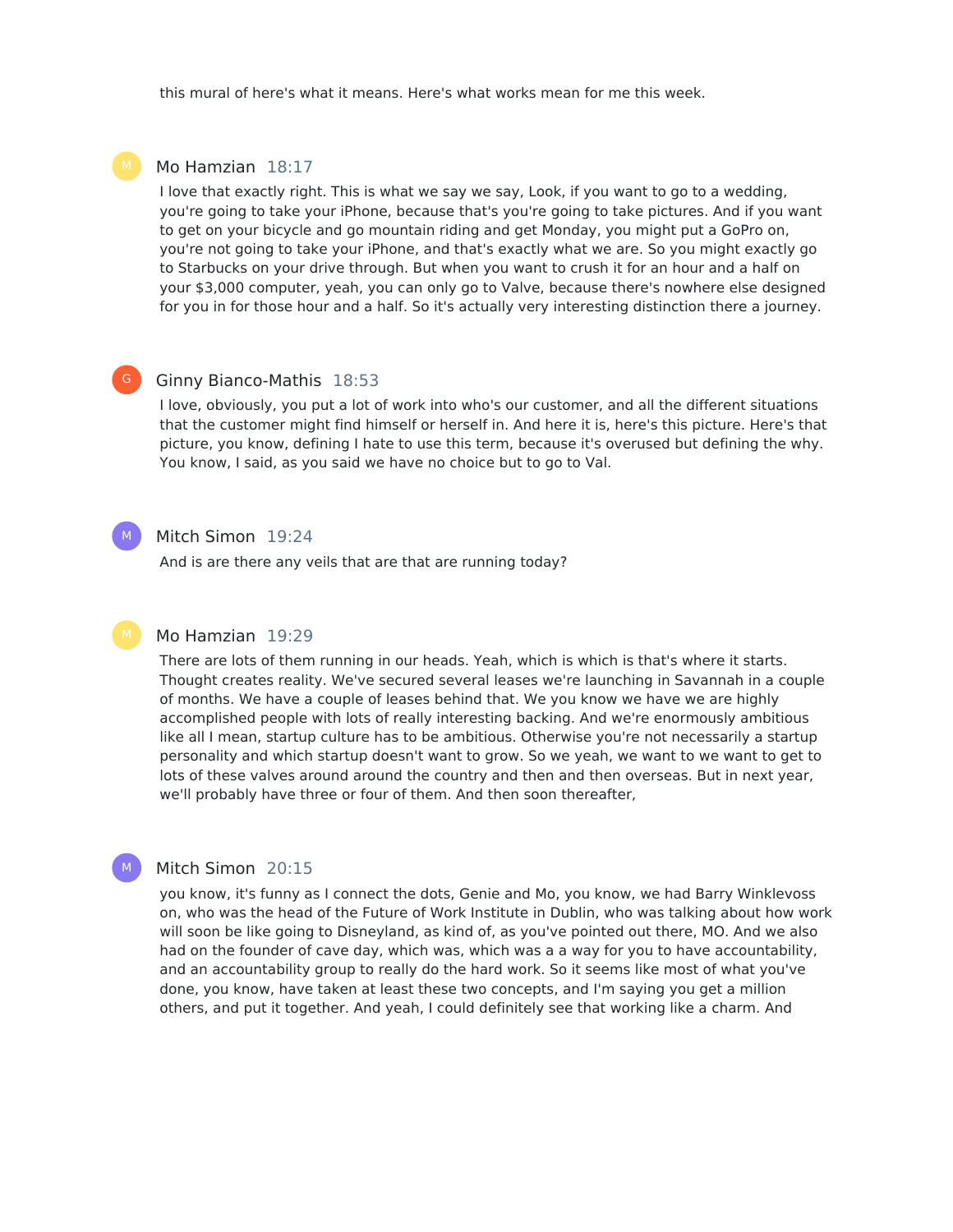being everywhere. You know, for me, I just need a conference room. Once in a while, I don't need it every month, and I might need a small conference room. So I love it. No, I'm coming. But Savannah, Georgia is really far from Yeah, go.

# Ginny Bianco-Mathis 21:18

 $G$ 

Well, I guess I'm looking forward to your advertising. You know, what does that gonna be? Like? Um, and, um, the experience piece? Yes, I was thinking of you. Mitch about I know, you're really jumped on that notion of experience experience.

#### Mitch Simon 21:38 M

So so my, what I'd love to do is I'd love to understand this is, you know, this is my background in marketing, the your typical user, he or she wakes up in the morning, and how is your typical user? The type of person that decides, I'm going to go to Val versus I'm going to go to Starbucks versus I'm going to go to we work versus I'm going to stay home. And in how many of those people do you think there are? And or do we? Do we not know yet that that that we are in fact that person?

# Mo Hamzian 22:13

Wow, that I love the last part of that question? Well, number one, I know enough about going to marketing to operate businesses successfully. But we're very excited. We've just recently about two weeks ago, high the CMO lady called Jasmine Crowder, and she was CMO of beat stars, which is one of the largest music platform in the US. And she joined us at Val. And we love that she's highly accomplished, obviously, but also she comes from this kind of music background whereby this level of experience is very interesting and customer acquisition. So in terms of differentiation of product and why one customer would come to us versus Starbucks versus we work well. We would I think Ginny raised this earlier on, and that is we I mean coworking. I love it as a vertical by the way, because they kind of they pie and they pioneered something that maybe Regis was trying for for a very long time. But we work is almost almost or co working for, for that matter, almost always a commute. It's very rarely simply because of the real estate cost. There are warehouse solution. They're very, very rarely local to particularly local to suburb or the secondary markets where you live. And co working I think is trying to become much more micro we'll see how that goes. So number one, number two, we work or co working is a membership program, you have to pay \$350 or they're about to get a hot desk, there is no privacy thereafter. And one thing we realized is when our customer is at home, they have psychological safety. They do work really, really well. But after a while monotony of home and infrastructure of home means you just need to leave home and go to a coffee shop where we were. So a lot of customers particularly the freelance market don't want to be encumbered by monthly subscription. They find that unrealistic. I'm just too paid for hot desk. So we and because they don't have the market share co working does have haven't got the market share. So we've said we want to start off by going off to the freelance market whereby graphic designers, artists, computer programmers, and believe it or not, the numbers are striking, staggering. Upwork and elderman. Did the report last year they do it every year. And you might fall off your seat when I tell you this but in in the US 59 million people last year did some sort some former freelancing that's a third of the US workforce, of whom 25 million are younger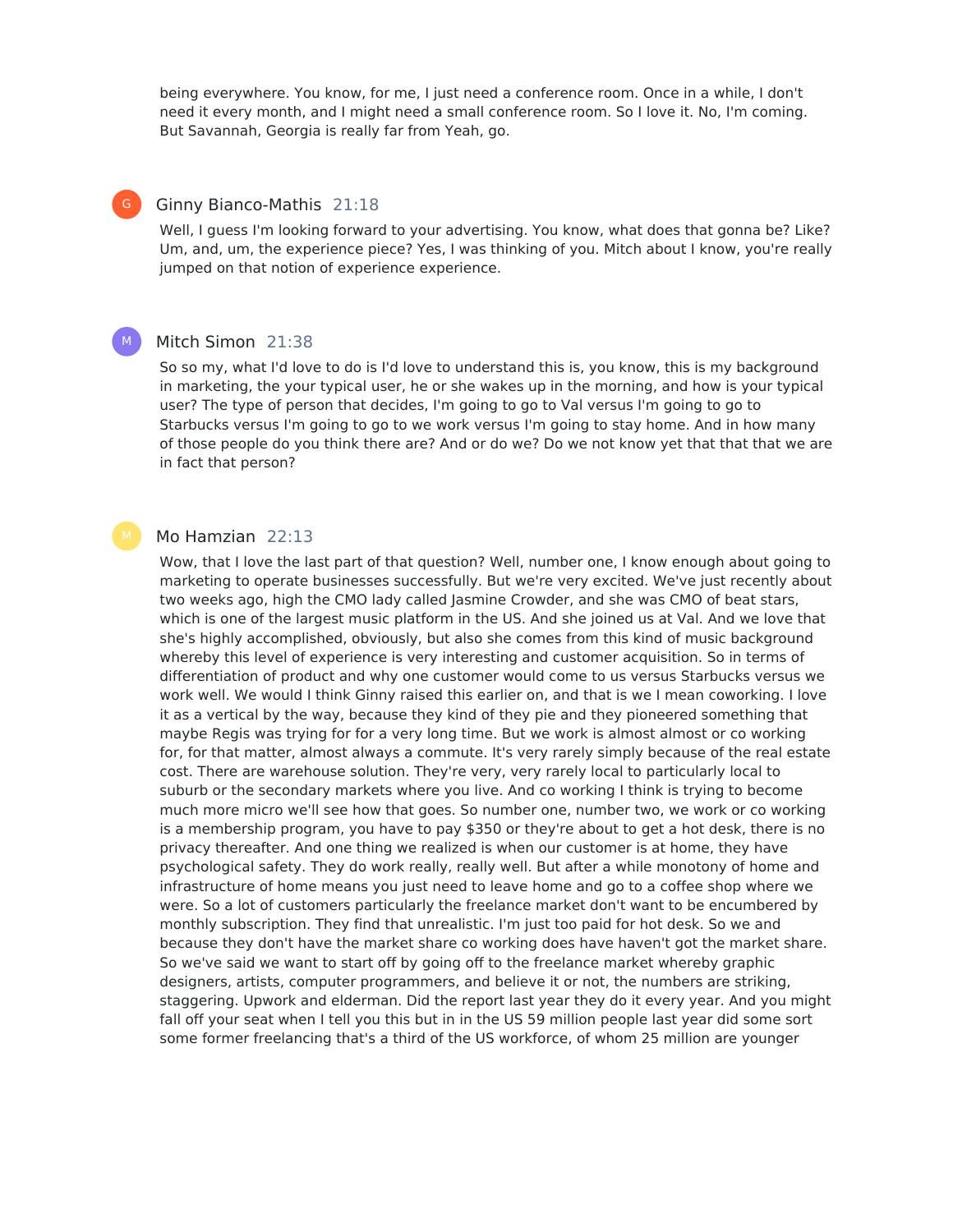than the age of 40 at 75% of all designers across the US have freelancers. So when you look at those sort of numbers you realize and combined, the workplace is changing and remote workers becoming highly flexible, and less dedicated. You realize actually, this, this other third place is becoming important maybe 50 years ago, that third place was the Library. Today that doesn't exist. Today. The third place is the coffee shop. Because in England, actually, the third place is the pub, but even on hot, but because you need a third place, and the coffee shop, so the customer, Starbucks and Dunkin Donuts own 70% of the coffee shop market in the US. But a large proportion of the balance sheet north of 60% comes from to go and drive thru. And they realize let's sell product faster in a smaller real estate. That's what they do. So when the space is in there,

# Ginny Bianco-Mathis 25:58

 $G$ 

and Moe, definitely, especially given the numbers you just shared. Going after that market makes all the sense in the world would there not be a market, and I'm sure your research did or will be researching it going to some of the companies themselves, because they're trying to get rid of real estate some of them or have a different shape to their own real estate. And they could buy the yearly Val for all their employees as an option for them to use. And for also the company to use for that occasional conference that they may have by regions, Zoom zones. Four times a year is that

# Mo Hamzian 26:54

you're definitely onto something we are trying, we are thinking about introducing a team plan down the line, we definitely believe we believe the pain point that people exhibit a material of age and function is the same. And and that's why if you're not at an office and you're not at home, there's very little space to go elsewhere on reliable space. I mean, you go to hotel lobby or, or Mitch mentioned getting a conference room part of the problem of a conference room. If you want it by yourself, you're paying for the net loss of the other three or four people who don't show up if you can't find a conference room for one person. So you're paying 50 \$60 for a room because it's been designed for for six people, nature of real estate is that way? Well, we have, we have phone booths, each phone booth cost about \$20,000. And if these things are in literally like sitting in a Tesla, they're incredible pieces of kit. And we say for \$5 an hour, you can be in that phone booth. And that phone with best lighting, best acoustic best best sound best air quality, wireless, it's totally secure. It's your own cocoon that you can do work five days or not, that doesn't exist in the marketplace at the moment.

Ginny Bianco-Mathis 28:09 Because I look for it.

#### M

 $\mathsf{G}^-$ 

Mitch Simon 28:11

Now I saw it. I saw them. And we work two weeks ago and I saw those numbers. I've had a question for you. What's your message for business owners who want their employees to have their butts in their seats in their offices at eight o'clock every day?